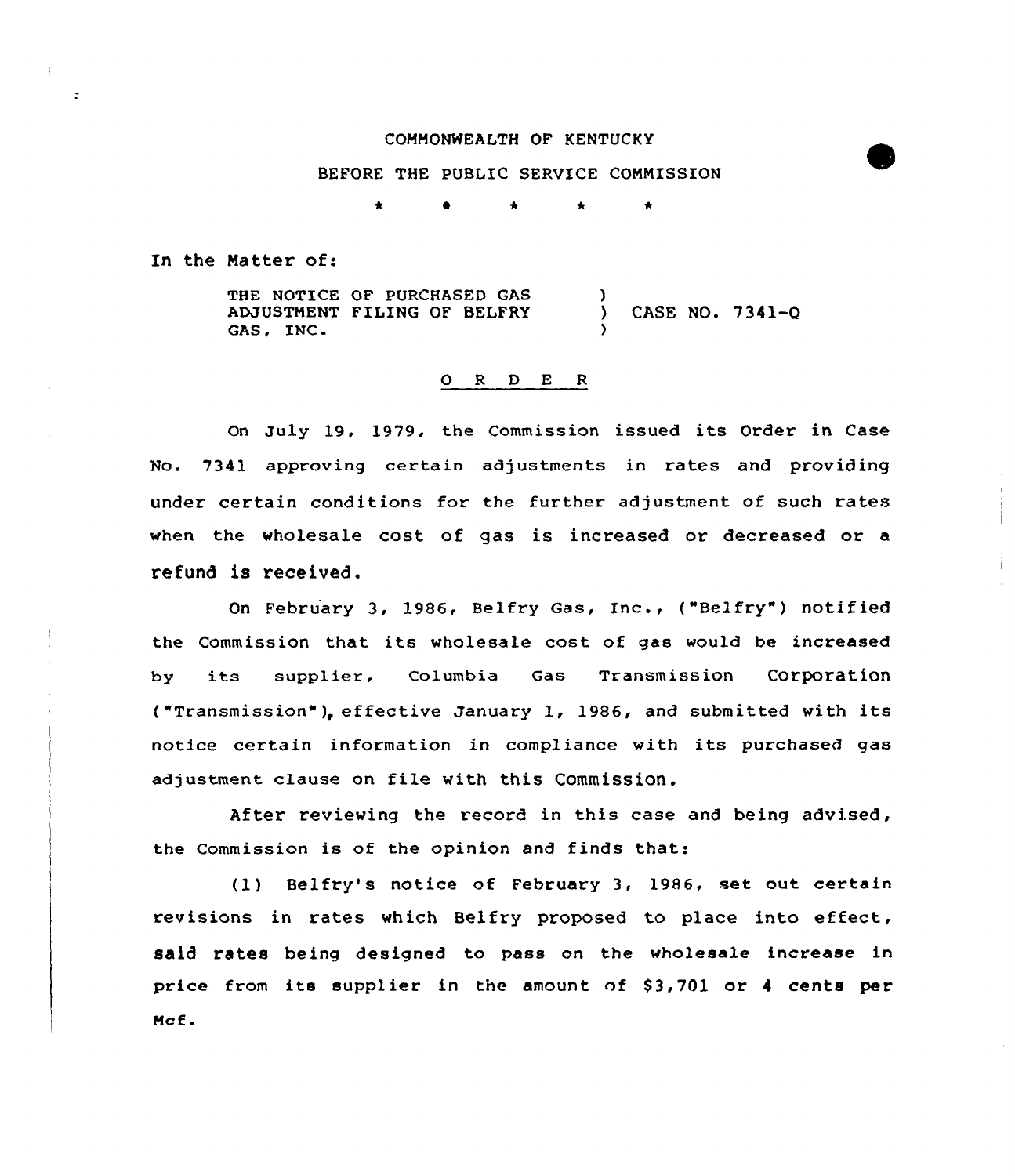(2) Columbia actually applied with the Federal Energy Regulatory Commission ("FERC") for a decrease to become effective January 1. 1986. Because of the Btu factor, however, the change in the cost of gas to Belfry is an increase.

(3) Belfry requested an effective date of February 20, 1986. The effective date should be February 23, 1986, which is 20 days after Belfry's notice was filed.

(4) Belfry' adjustment in rates under the purchased gas adjustment provisions approved by the Commission in its Order in Case No. 7341 dated July 19, 1979, is fair, just and reasonable and in the public interest and should be effective with gas supplied on and after February 23, 1986.

(5) Belfry should submit copies of each gas purchase contract and all other agreements, options or similar such documents, and all amendments and modifications thereof related to the procurement of gas supply. Any changes in the documents, including price escalations or any new agreements entered into after the initial submission, should be submitted at the time they are entered into. Where gas is purchased from utility-owned or controlled sources, or the contract contains a price escalation clause, those facts should be noted and Belfry should explain and justify them in writing.

IT IS THEREFORE ORDERED that:

(1) The rates in the Appendix to this Order be and they hereby are authorized effective with gas supplied on and after February 23, 1986-

 $-2-$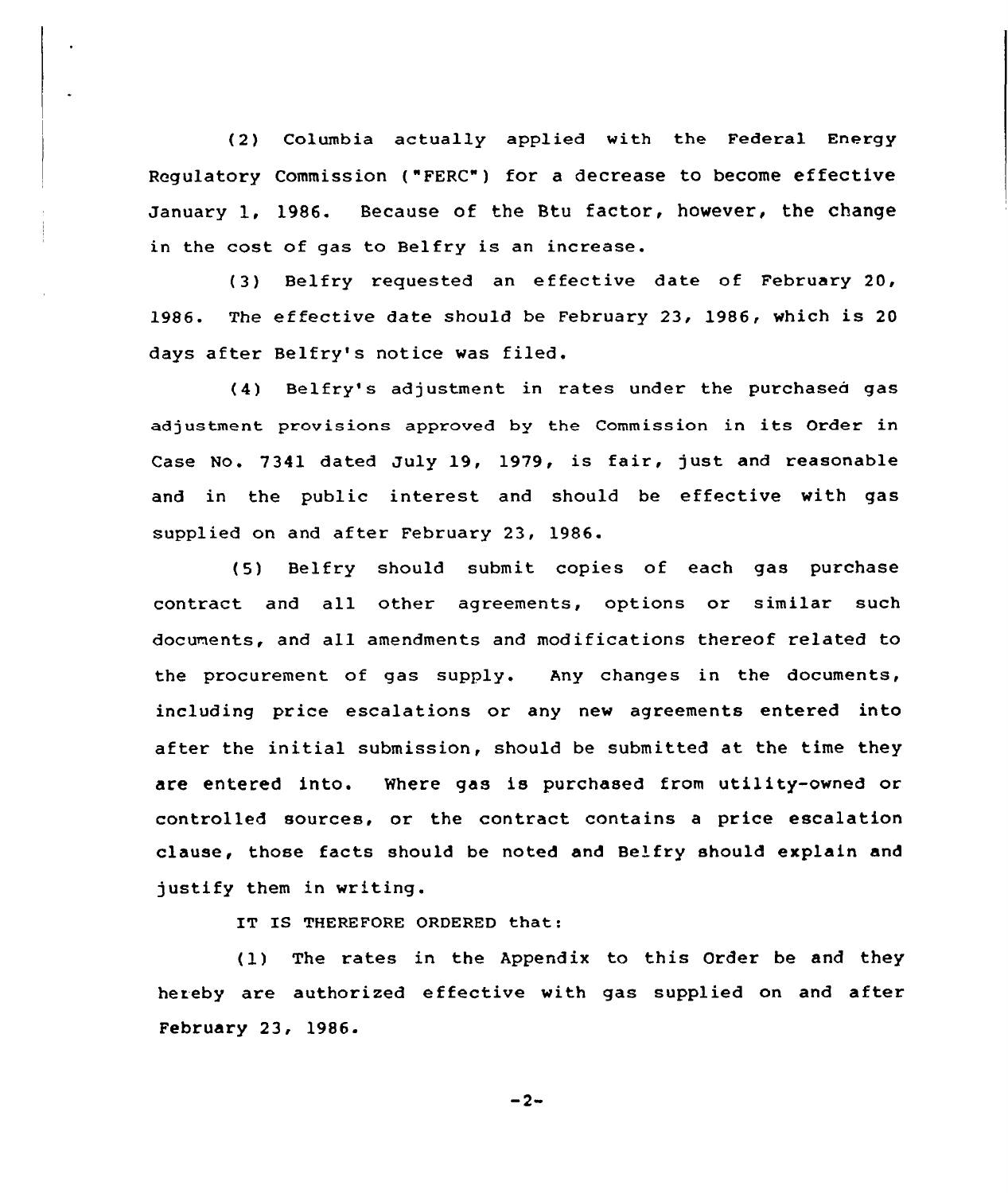(2) Within 30 days of the date of this Order Be1fry should file with this Commission its revised tariffs setting out the rates authorized herein.

(3) Within 20 days of the date of this Order Belfry shall supply the contract information requested herein and comply with all provisions of that request.

Done at Frankfort, Kentucky, this 1Qth day of February, 1986.

PUBLIC SERVICE COMMISSION

D. He hairman Vice Cha1rman

William

ATTEST:

**Secretary**